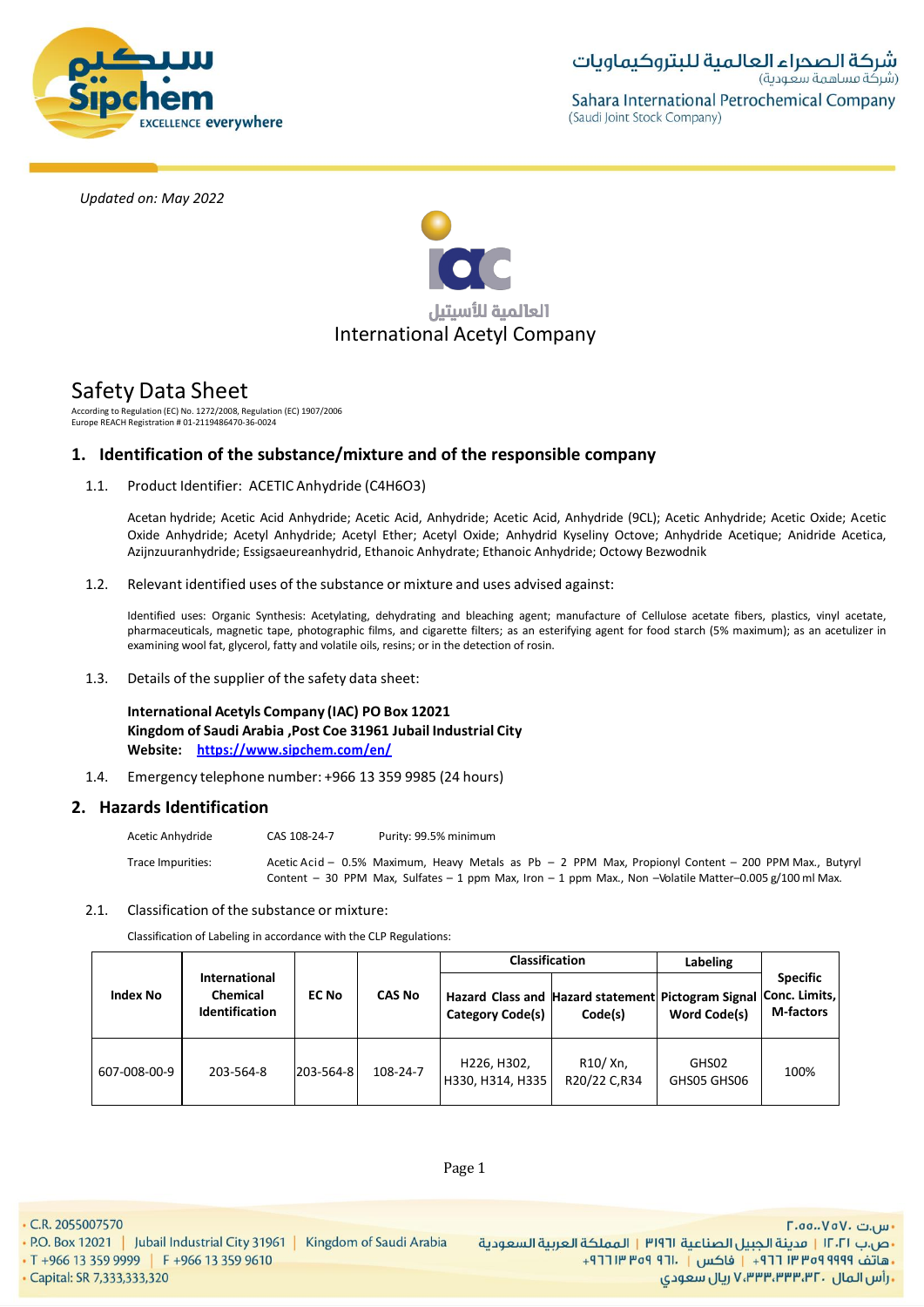

**Classification according to Regulation 1272/2008/EC (CLP) Basis for Classification** This substance is classified based on Directive 1272/2008/EC and its amendments (CLP Regulation, GHS)

# **ACETIC ANHYDRIDE (108-24-7)**

**Symbol(s)**:



**Signal Word**: Danger

#### **Hazard(s)**:

**H226**: Flammable liquid and vapor

**H302**: Harmful if swallowed

**H330**: Fatal if inhaled

**H314**: Causes severe skin burns and eye damage

**H335**: May cause respiratory irritation.

# **Prevention:**

**P233**: Keep container tightly closed.

**P210**: Keep away from heat/sparks/open flames/hot surfaces. - No smoking.

**P240**: Ground/Bond container and receiving equipment.

**P241:** Use explosion-proof electrical/ventilating/lighting/.../equipment.

**P242**: Use only non-sparking tools.

**P243**: Take precautionary measures against static discharge.

**P271**: Use only outdoors or in a well-ventilated area.

**P280**: Wear protective gloves/protective clothing/eye protection/face protection.

**P260**: Do not breathe dust/fume/gas/mist/vapors/spray.

**P264**: Wash ... thoroughly after handling.

**P270**: Do not eat, drink or smoke when using this product.

# **Response:**

**P304+P340**: IF INHALED: Remove victim to fresh air and keep at rest in a position comfortable for breathing. **P312**: Call a POISON CENTER or doctor/physician if you feel unwell.

**P305+P351+P338**: IF IN EYES: Rinse cautiously with water for several minutes. Remove contact lenses, if present and easy to do. Continue rinsing.

**P310**: Immediately call a POISON CENTER or doctor/physician.

**P303+P361+P353**: IF ON SKIN (or hair): Remove/Take off immediately all contaminated clothing. Rinse skin with water/shower.

P363: Wash contaminated clothing before reuse.

**P301+P312**: IF SWALLOWED: Call a POISON CENTER or doctor/physician if you feel unwell.

**P301+P330+P331**: IF SWALLOWED: Rinse mouth. Do NOT induce vomiting.

- P321: Specific treatment (see ... on this label).
- **P330**: Rinse mouth.

**P370+P378**: In case of fire: Use ... for extinction.

# **Storage:**

**P403+P235**: Store in a well-ventilated place. Keep cool. **P405**: Store locked up.

#### **Disposal:**

**P501**: Dispose of contents/container to ...

Page 2

 $\cdot$  C.R. 2055007570

• P.O. Box 12021 | Jubail Industrial City 31961 | Kingdom of Saudi Arabia • T +966 13 359 9999 | F +966 13 359 9610 Capital: SR 7,333,333,320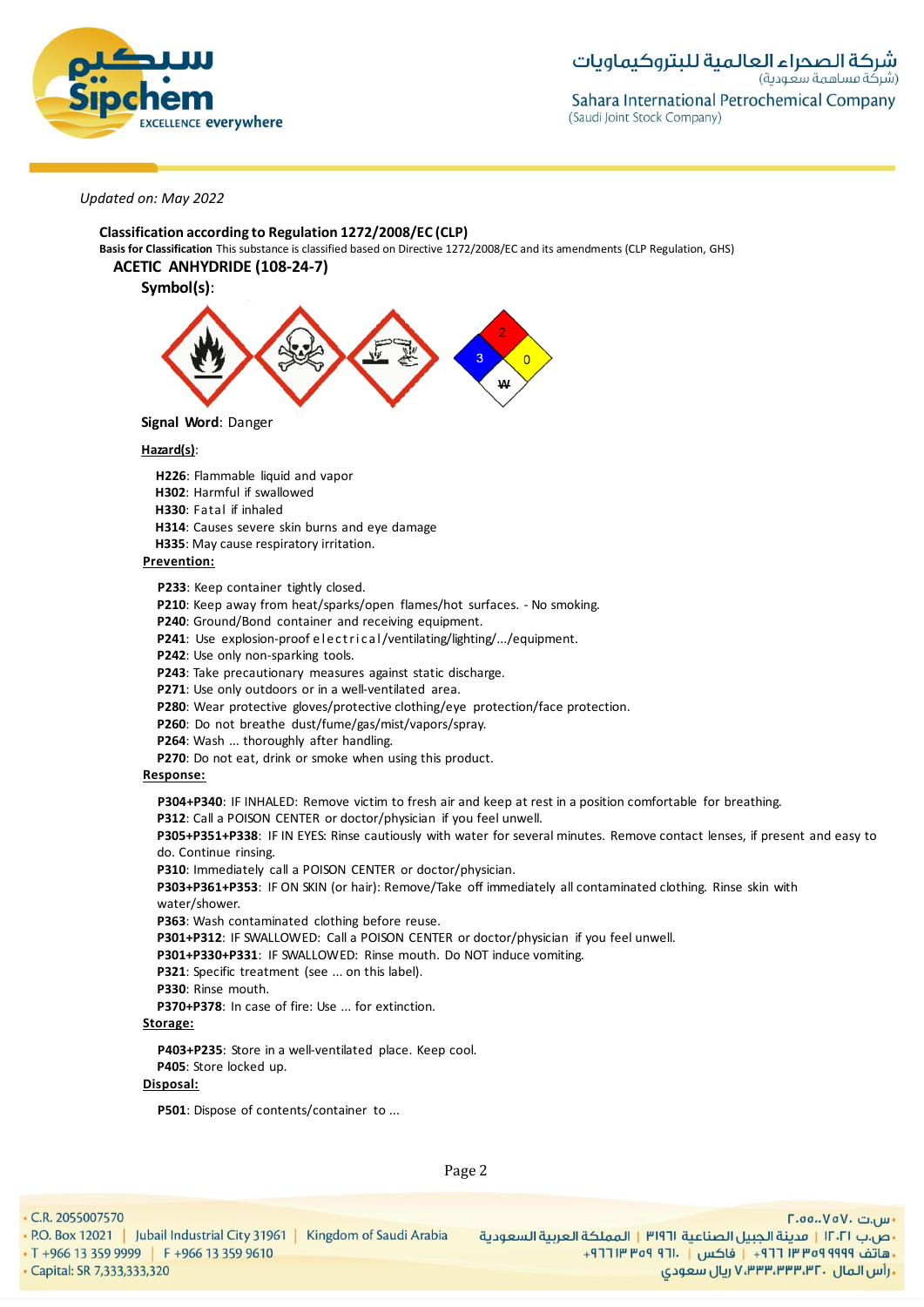

### **SAFETY DATA SHEET**

**Emergency overview:** DANGER! FLAMMABLE LIQUID AND VAPOR. VAPOR MAY CAUSE FLASH FIRE. CAUSES SEVERE SKIN AND EYE BURNS. MAY BE FATAL IF INHALED. HARMFUL IF SWALLOWED.

### **Potential chronic health effects:**

| <b>CARCINOGENIC EFFECTS:</b>  | ACGIH: A4 - Not Classifiable as a Human Carcinogen |  |
|-------------------------------|----------------------------------------------------|--|
| <b>MUTAGENIC EFFECTS:</b>     | No known significant effects or critical hazards.  |  |
| <b>REPRODUCTION TOXICITY:</b> | No known significant effects or critical hazards.  |  |

- 2.2. Label: See table above.
- 2.3. Other hazards: None known.

# **3. Composition/information on ingredients**

| Formula   | C4H6O3       |
|-----------|--------------|
| CAS-No.   | 108-24-7     |
| Index-No. | 607-008-00-9 |
| EC-No.    | 203-564-8    |

### **4. First Aid Measures**

4.1. Description of first aid measures

Eye Contact: Check for and remove any contact lenses. Immediately flush eyes with plenty of water for at least 15 minutes, occasionally lifting the upper and lower eyelids. Get medical attention immediately.

Skin Contact: In case of contact, immediately flush skin with plenty of water for at least 15 minutes while removing contaminated clothing and shoes. Wash clothing before reuse. Clean shoes thoroughly before reuse. Get medical attention immediately.

Inhalation: Move exposed person to fresh air. If not breathing, if breathing is irregular or if respiratory arrest occurs, provide artificial respiration or oxygen by trained personnel. Loosen tight clothing such as a collar, tie, belt or waistband. Get medical attention immediately.

Ingestion: Wash out mouth and water. Do not induce vomiting unless directed to do so by medical personnel. Never give anything by mouth to an unconscious person. Get medical attention immediately.

#### 4.2. Most important symptoms and effects, both acute and delayed:

Skin and eye burns, corrosion. Respiratory arrest. vomiting, gastrointestinal disorders. Shock. Risk of blindness.

4.3. Indication of immediate medical attention and special treatment needed: No additional information available.

# **5. Firefighting measures**

**General fire hazards:** Combustible liquid and vapor. USE WATER WITH CAUTION. Material reacts with water.

### 5.1. Extinguishingmedia

• T +966 13 359 9999 | F +966 13 359 9610

• P.O. Box 12021 | Jubail Industrial City 31961 | Kingdom of Saudi Arabia

Page 3

Capital: SR 7,333,333,320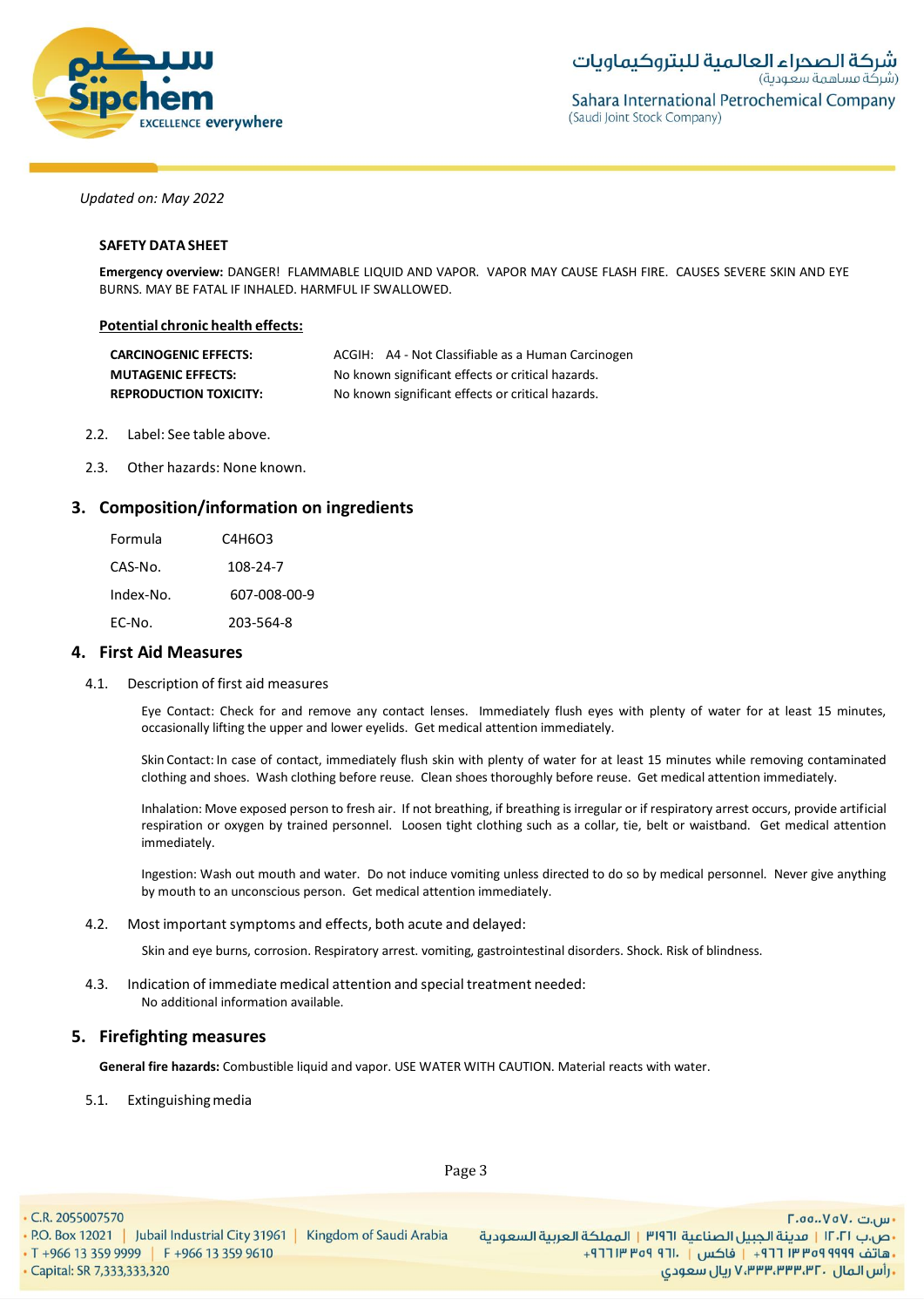

| Suitable extinauishina media:   | Use dry chemical, CO2, water spray (fog) or foam                                                                                                |
|---------------------------------|-------------------------------------------------------------------------------------------------------------------------------------------------|
| Unsuitable extinguishing media: | Do no use a water jet. Use caution with water and/or foams as the agents may<br>react with acetic anhydride liberating acidic gases and vapors. |

### 5.2. Special hazards arising from the substance or mixture:

Combustible. In a fire or if heated, a pressure increase will occur and the contain may burst, with risk of subsequent explosion. The vapor/gas is heavier than air and will spread along the ground. Acidic gases formed. Vapors may accumulate in low or confined areas or travel a considerable distance to a source of ignition and flash back. Runoff to sewer may create fire or explosion hazard.

### 5.3. Advice for fire fighters:

*Special protective equipment for fire fighters:* Fire fighters should wear appropriate protective equipment and self-contained breathing apparatus (SCBA) with a full face-piece operated in positive pressure mode.

*Further information:* Promptly isolate the scene by removing all persons from the vicinity of the incident if there is a fire. No action shall be taken involving a personal risk or without suitable training. Move containers from fire area if this can be done without risk. Use water spray to keep fire-exposed containers cool. Do not allow fire extinguishing water to contaminate surface or groundwater systems.

# **6. Accidental release measures**

#### 6.1. Personal precautions, protective equipment and emergency procedures:

*Advice for non-emergency personnel*: Evacuate the danger zone; follow emergency precautions. Secure emergency assistance immediately. Avoid contact with the material; do not breath vapors or aerosol. If possible, provide additional ventilation.

*Advice for emergency responders*: Do not take action without proper training and emergency equipment. See Section 8 for additional information. Evacuate surrounding areas. Eliminate all ignition sources including flares and all open flames. Avoid all contact with spiller material. Maintain adequate ventilation and wear appropriate respiratory protection.

#### 6.2. Environmentalprecautions:

Avoid dispersal of spilled material and runoff and contact with soil, waterways, drains and sewers. Inform the relevant authorities if the product has caused environmental pollution (sewers, waterways, soil or air).

#### 6.3. Methods and materials for containment:

Stop leak if without risk. Move containers from spill area. Approach release from upwind. Prevent entry into sewers, surface waters, basements or confined areas. Wash spillage into effluent treatment plant. Contain and collect spillage using appropriate personal protective equipment. Chemical-resistant, impervious gloves complying with an approved standard should be worn at all times when handing chemical products or if a risk assessment indicates this is necessary. Collect and contain spillage with non-combustible, absorbent material (e.g. sand, earth, vermiculite or diatomaceous earth) and place in a container for disposal according to local regulations. Use spark-proof tools and explosion proof equipment. Contaminated absorbent material may pose the same hazard(s) as the spilled product.

# 6.4. Reference to other sections:

See disposal instruction 13 and exposure controls Section 8.

# **7. Handling and storage**

7.1. Precautions for safe handling:

Observe all label precautions. Use appropriate personal protective equipment (see section 8). Eating, drinking and smoking should be prohibited in areas where this material is handled, stored and processed. Workers should wash hands and face before eating, drinking and smoking. Do not get in eyes or on skin or clothing. Do not ingest. Avoid breathing vapor or mist. Use only with adequate ventilation. Wear appropriate respirator when ventilation is inadequate. Do not enter storage areas and confined spaces unless adequately

Page 4

Capital: SR 7,333,333,320

• T +966 13 359 9999 | F +966 13 359 9610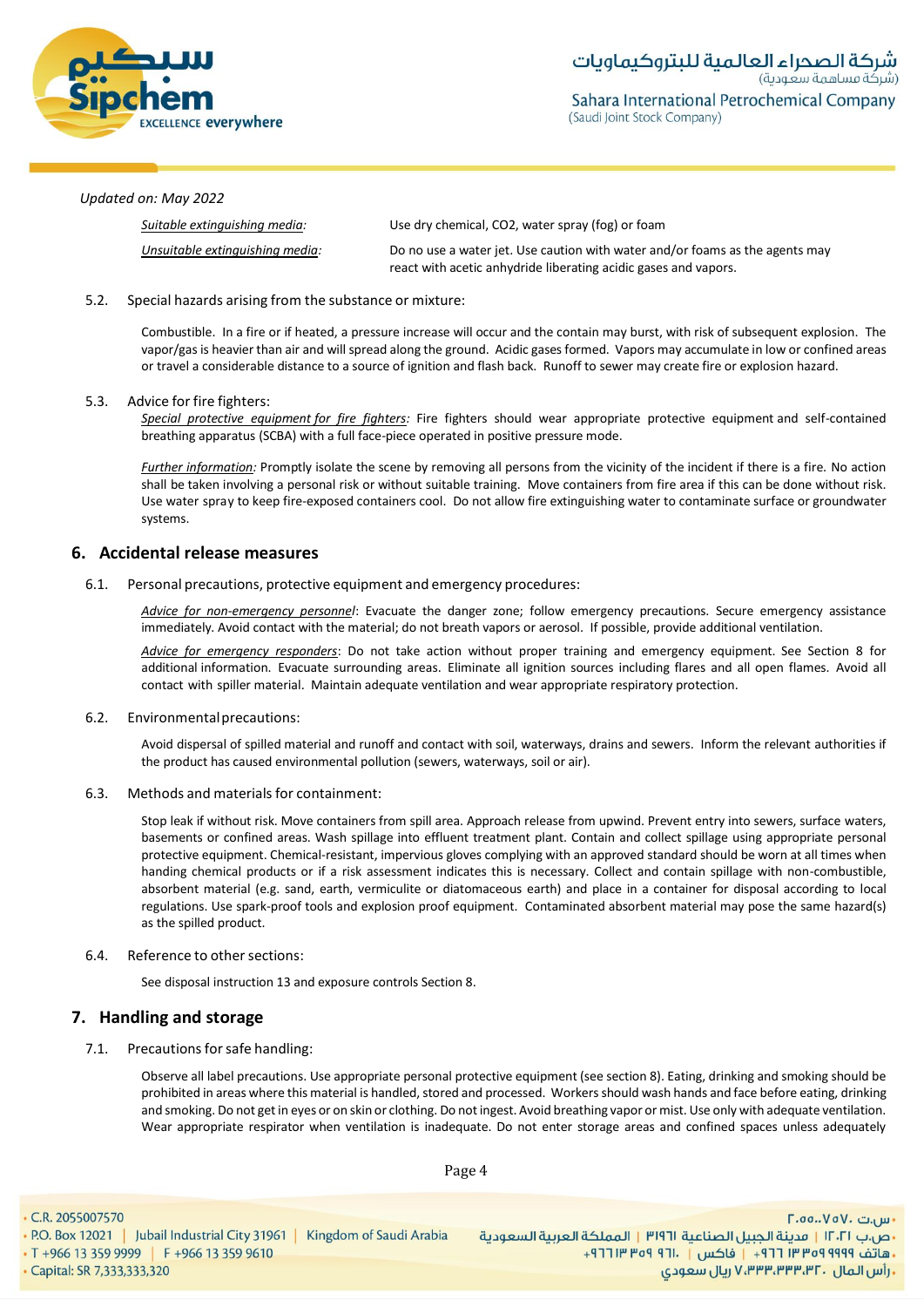

ventilated. Keep in the original container or an approved alternative made from a compatible material, kept tightly closed when not in use. Store and use away from heat, sparks, open flame or any other ignition source. Use explosion-proof electrical (ventilating, lighting and material handling) equipment. Use non-sparking tools. Take precautionary measures against electrostatic discharges. To avoid fire or explosion, dissipate static electricity during transfer by grounding and bonding containers and equipment before transferring material. Empty containers retain product residue and can be hazardous. Do not reuse container.

*Advice on protection against fire and explosion*: Keep away from flames and sources of ignition – including static.

#### 7.2. Conditions for safe storage, including any incompatibilities:

Store in accordance with local regulations. Store in a segregated and approved area. Store in original container protected from direct sunlight in a dry, cool and well-ventilated area, away from incompatible materials (see section 10) and food and drink. Eliminate all ignition sources. Separate from oxidizing materials. Keep container tightly closed and sealed until ready for use. Containers that have been opened must be carefully resealed and kept upright to prevent leakage. Do not store in unlabeled containers. Use appropriate containment to avoid environmental contamination.

#### 7.3. Specific end uses:

No other additional special end uses are anticipated.

### **8. Exposure controls/personal protection**

#### 8.1. Control parameters:

Personal, workplace or environmental monitoring may be necessary to ensure exposures are below recommended and legal limits. Exposure limits:

# **Component Exposure Limits ACETIC ANHYDRIDE (108-24-7)**<br>**ACGIH:** 1 pom TWA 3 pom STEL

**ACGIH:** 1 ppm TWA 3 ppm STEL<br>**NIOSH:** 5 ppm Ceiling: 20 mg/m3 0 5 ppm Ceiling; 20 mg/m3 Ceiling; 200 ppm IDLH **OSHA (US):** 5 ppm TWA; 20 mg/m3 TWA **Mexico:** 5 ppm TWA LMPE-PPT; 20 mg/m3 TWA LMPE-PPT **Exposure Limits for Chemicals which may be generated during processing.** This material has no components listed.

#### 8.2. Exposure controls:

Use only with adequate ventilation. Use process enclosures, local exhaust ventilation or other engineering controls to keep worker exposure to airborne contaminants below any recommended or statutory limits. The engineering controls also need to keep gas, vapor or dust concentrations below any lower explosive limits. Use explosion-proof ventilation equipment.

Engineering measures: Use only with adequate ventilation. Use process enclosures, local exhaust ventilation or other engineering controls to keep worker exposure to airborne contaminants below any recommended or statutory limits. The engineering controls also need to keep gas, vapor or dust concentrations below any lower explosive limits. Use explosion-proof ventilation equipment.

#### Individual protection measures:

*Hygiene measures:* Wash hands, forearms and face thoroughly after handling chemical products, before eating, smoking and using the lavatory and at the end of the working period. Appropriate techniques should be used to remove potentially contaminated clothing. Discard contaminated clothing or wash thoroughly before reusing. Ensure that eyewash stations and safety showers are close to the workstation location*.*

*Eye/face protection:* Safety eyewear complying with an approved standard should be used when a risk assessment indicates this is necessary to avoid exposure to liquid splashes, mists or dusts.

*Hand protection:* Chemical-resistant, impervious gloves complying with an approved standard should be worn at all times when handling chemical products if a risk assessment indicates this is required. *Glove material:* butyl rubber

Glove thickness: 0.7 mm or thicker Break through time: > 240 minutes

Page 5

 $\cdot$  C.R. 2055007570

• P.O. Box 12021 | Jubail Industrial City 31961 | Kingdom of Saudi Arabia • T +966 13 359 9999 | F +966 13 359 9610

Capital: SR 7,333,333,320

- س.ت ۷۵۷٬۰۰۵.D۰۰ •ص.ب ١٢٠٢١ | مدينة الجبيل الصناعية ١٣١٩٦ | المملكة العربية السعودية ـ هاتف ٩٩٩٩ ٩٥٩ ٣٣ ٣٦٦ - إ فاكس | . ١٦٦ ٩٥٩ ١٣ ١٣٦٢ -زارس المال ، ۷٬۳۳۳٬۳۳۳٬۳۲ ریال سعودی V،۳۳۳٬۳۳۳٬۳۲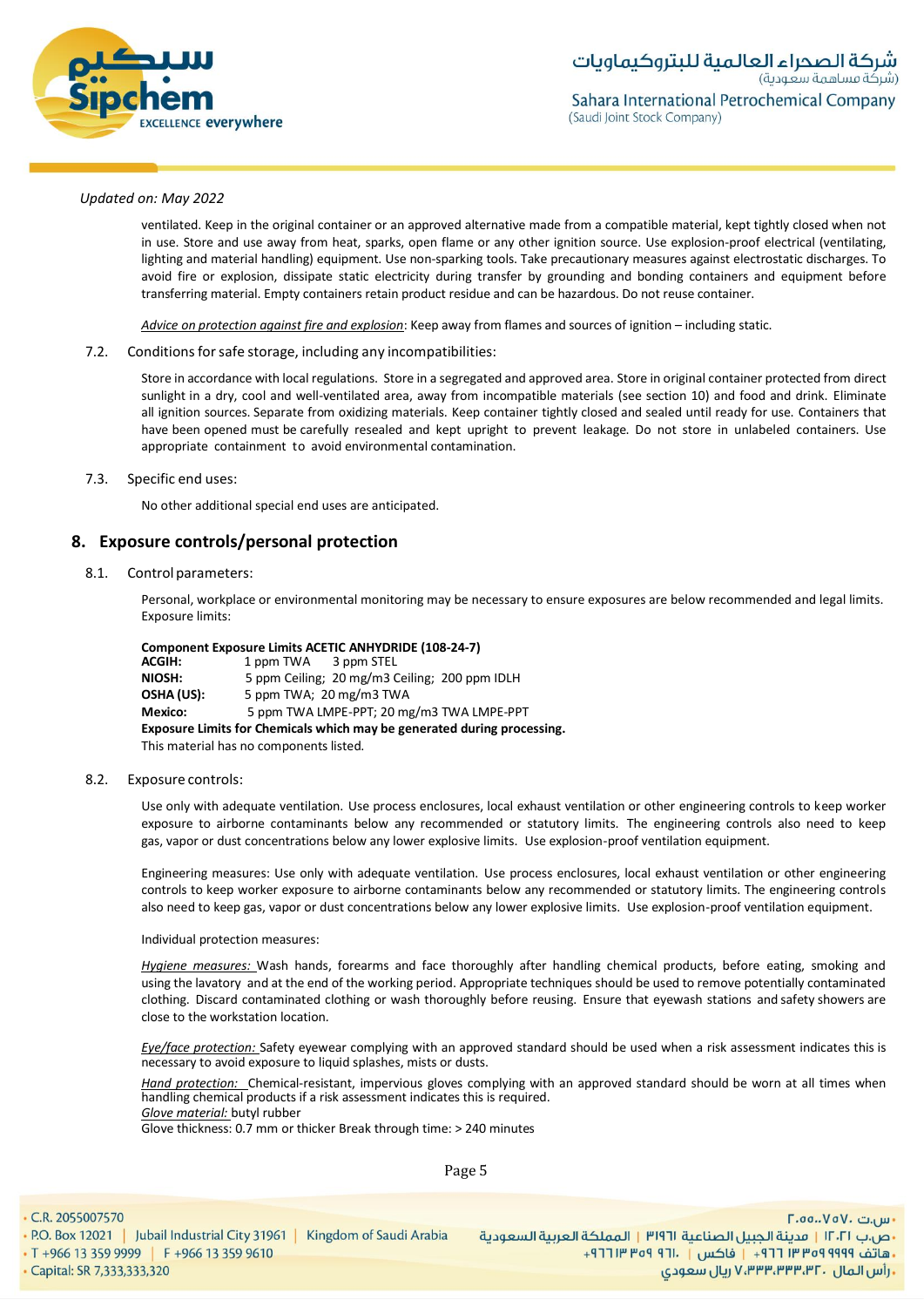

*Other protective equipment:* Flame retardant antistatic protective clothing

*Respiratory protection:* A properly fitted air purifying respirator or air supply respirator should be worn if a risk assessment indicates that respiratory protection is necessary. Respirator selection must be based upon known or measured levels of exposure. *Environmental exposure controls:* Ventilation and engineering controls to protect workers and ventilate work area to at or below recommended employee exposure levels. Technical measures are preferred over use of personal protective equipment. Environmental controls, such as scrubber or thermal oxidizer may be required to prevent process releases to the atmosphere. Do not empty into drains—risk of explosion.

# **9. Physical and chemical properties**

9.1. Information on basic physical and chemical properties:

| <b>Physical State: Liquid</b>                        | <b>pH:</b> Not available                |
|------------------------------------------------------|-----------------------------------------|
| Texture: free-flowing                                | Boiling Point: 140 °C                   |
| Melting Point: -73 °C                                | <b>Flash Point: 49 °C CC</b>            |
| Evaporation Rate: 0.46 butyl acetate=1               | <b>OSHA Flammability Class: II</b>      |
| <b>LEL: 2.7 %</b>                                    | Autoignition: 316 °C                    |
| UEL: 10.3%                                           | Vapor Density (air = $1$ ): 3.52        |
| Vapor Pressure: 10 mmHg 36 °C                        | Specific Gravity (water = $1$ ): 1.0820 |
| Density: Not available                               | Coeff. Water/Oil Dist: Not available    |
| Water Solubility: reacts; 0.12g/I(20 <sup>O</sup> C) | Volatility: 100 %                       |
| Viscosity: 0.901 cP 20 °C                            | Molecular Formula: (C-H3-C-O)2-O        |
| Molecular Weight: 102.09                             |                                         |

#### **Solvent Solubility**

Soluble: ether, alcohol, acetic acid, ethyl acetate, benzene

# **10. Stability and reactivity**

#### 10.1. Reactivity:

Reacts violently with water.

10.2. Chemical stability:

Sensitive to moisture. May form flammable gases or vapors.

#### 10.3. Possibility of hazardous reactions:

Exothermic reaction with sodium/potassium hydroxide, nitrates. Potentially violent reaction with potassium permanganate, perchloric acid, nitric acid, hydrogen peroxide, chromium VI oxide, ethanol, water.

### 10.4. Conditionsto avoid:

Avoid heat and storing product in near product flash point. Avoid contact with combustible materials and strong oxidizers.

#### 10.5. Incompatiblematerials:

Iron, copper, peroxide containing materials.

#### 10.6. Hazardous decomposition products:

Carbon oxides, acidic vapors.

Page 6

 $\cdot$  C.R. 2055007570

• P.O. Box 12021 | Jubail Industrial City 31961 | Kingdom of Saudi Arabia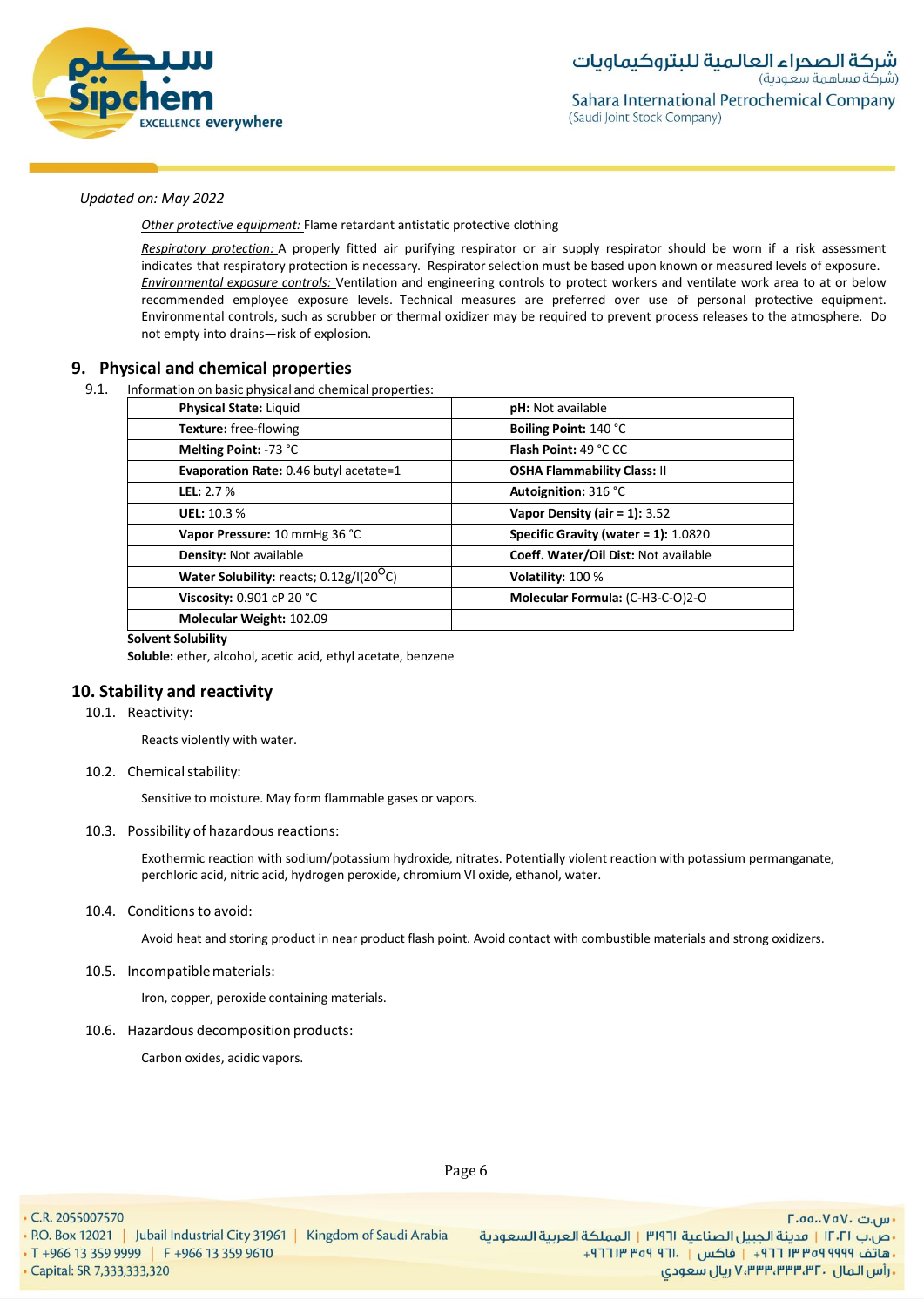

# **11. Toxicological information**

11.1. Information on toxicological effects:

| Acute oral toxicity LD50 rat:                       | 1780 mg/kg (RTECS)                                                             |
|-----------------------------------------------------|--------------------------------------------------------------------------------|
| Acute inhalation toxicity:                          | 1000 mg/L 4 hours (IUCLID)                                                     |
| Acute dermal toxicity LD50 rabbit:                  | 4320 mg/kg (RTECS)                                                             |
| Skin irritation:                                    | Irritation, may cause burns on long term exposure                              |
| Eye irritation:                                     | Risk of serious damage to eyes. Risk of blindness.                             |
| Genotoxicity in vitro:                              |                                                                                |
| Ames test:                                          | negative (IUCLID)                                                              |
| Specific target organ toxicity - single exposure:   | The substance is not classified as a specific target organ toxicant, single    |
|                                                     | exposure.                                                                      |
| Specific target organ toxicity - repeated exposure: | The substance is not classified as a target organ toxicant, repeated exposure. |
| Aspiration hazard:                                  | No information available                                                       |

#### 11.2. Additional information:

Further data: Handle using good occupational and environmental health practices.

# **12. Ecological information**

12.1. Toxicity

| Toxicity in fish LC50:                               | 265 mg/L (ECOTOX: 96 hour, Leuciscus idus)        |
|------------------------------------------------------|---------------------------------------------------|
| Toxicity to daphnia and other aquatic invertebrates: | 55 mg/L; (IUCLID: 24 hour, Daphnia magna)         |
| Toxicity to algae:                                   | 4000 mg/L (Merck: 16 hr. Scenedesmus quadricauda) |

12.2. Persistence and degradability:

Readily biodegradable >95% (OECD Test Guideline 302B , 5 day)

12.3. Bio accumulative potential:

Not expected (experimental log Pow: 0.58)

12.4. Mobility in soil:

No information available. 12.5. Results of PBT and vPvB assessment:

Assessment not available. 12.6. Other adverse effects:

In water, acetic acid is formed which may shift pH of aqueous ecosystem.

Additional ecological information: Do not allow product to enter surface waters, wastewater or soil.

# **13. Disposal considerations**

*Waste treatment methods:* The generation of waste should be avoided or minimized wherever possible. Empty containers or liners may

Page 7

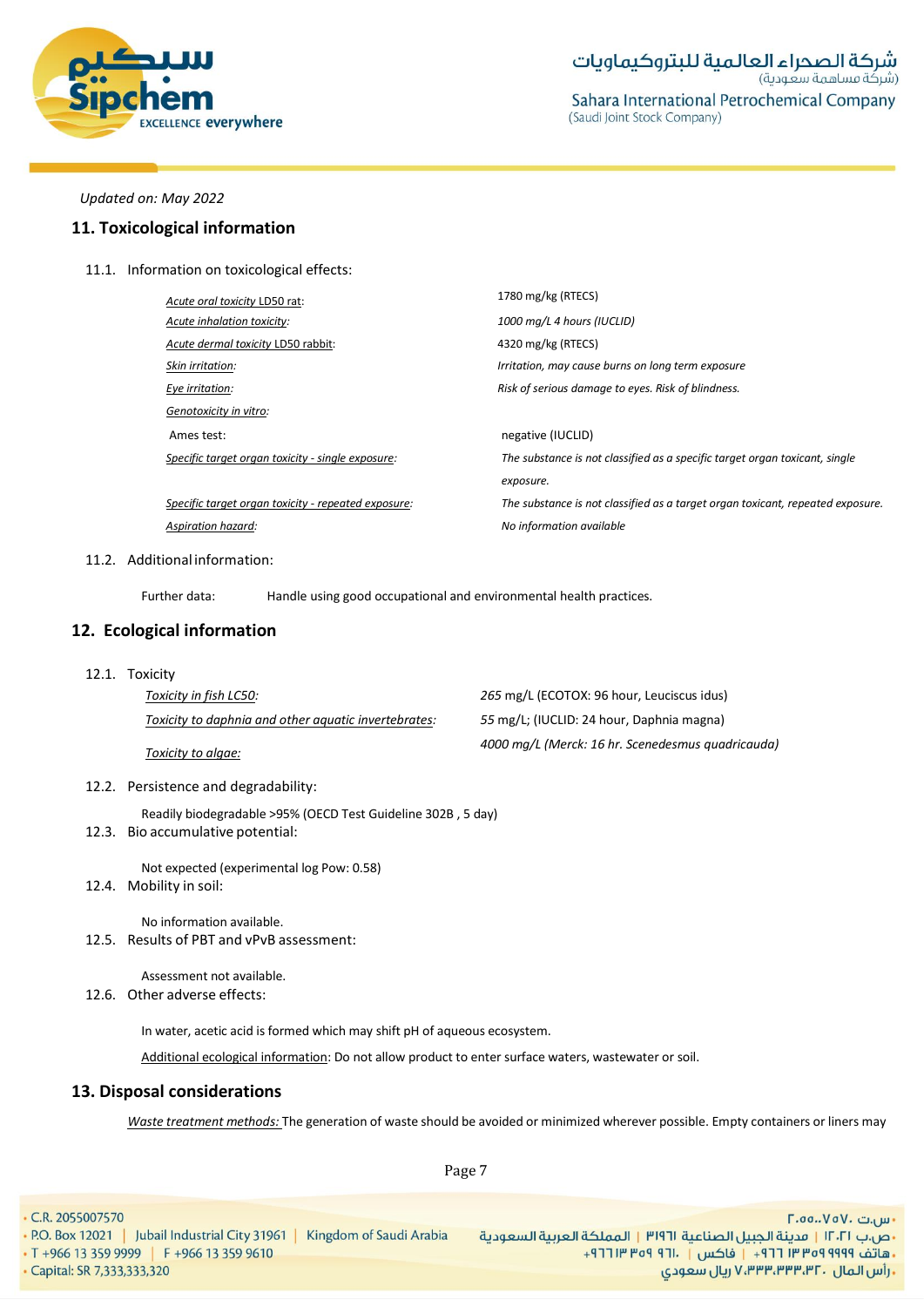

retain some product residues. This material and its container must be disposed of in a safe way. Dispose of surplus and non-recyclable products via a licensed waste disposal contractor. Disposal of this product, solutions and any by-products should at all times comply with the requirements of environmental protection and waste disposal legislation and any regional local authority requirements. Avoid dispersal of spilled material and runoff and contact with soil, waterways, drains and sewers. Subject to disposal regulations: U.S. EPA 40 CFR 262. Hazardous Waste Number(s): D001.

# **14. Transport Information**

The transport regulations are cited according to international and/or harmonized transport regulations. Possible national deviations and country specific requirements are not considered.

US DOT Information *Shipping* Name: Acetic anhydride Hazard Class: 8 UN/NA #: UN1715 Packing Group: II Required Label(s): 8, 3

TDG/ADR Information Shipping Name: Acetic anhydride Hazard Class: 8 UN #: UN1715 Packing Group: II Required Label(s): 8, (3)

*ADR* Tunnel Code Restrictions *This* list contains tunnel restriction codes for those substances and/or chemically related entries which are found in chapter 3.2 of the ADR regulations. *ACETIC* ANHYDRIDE (108-24-7) Restriction(s): D/E [UN1715] (II)

RID *Information* Shipping Name: Acetic anhydride Hazard Class: 8 UN #: *UN1715* Packing *Group*: II Required Label(s): 8, 3

IATA/ICAO Information Shipping *Name*: Acetic anhydride Hazard Class: 8 UN #: *UN1715* Packing *Group*: II Required Label(s): 8, 3

IMDG *Information* Shipping Name: Acetic anhydride Hazard Class: 8 UN #: *UN1715* Packing *Group*: II Required Label(s): 3

# **15. Regulatory information**

15.1. Safety, health and environmental regulations/legislation specific for the substance or mixture:

# **EU Regulation (EC) No. 1902/2006 (Reach)**

Annex XIV – List of substance subject to authorization Annex XIV None of the components are listed. Substances of very high concern None of the components are listed.

**Other regulations: REACH STATUS:**

Page 8

• C.R. 2055007570

• P.O. Box 12021 | Jubail Industrial City 31961 | Kingdom of Saudi Arabia • T +966 13 359 9999 | F +966 13 359 9610 Capital: SR 7,333,333,320

- س.ت ۷۵۷٬۰۰۵.D۰۰ •ص.ب ١٢٠٢١ | مدينة الجبيل الصناعية ١٣١٩٦ | المملكة العربية السعودية ـ هاتف ٩٩٩٩ ٩٩٩ ٣ ٣٣٣ ٢ ١٣ - إ فاكس | . ١٣ ٩ ٥٩ ١٣ ٣٦٢ + **. رأس المال ۷٬۳۳۳٬۳۳۳٬۳۲۰ ریال سعودی**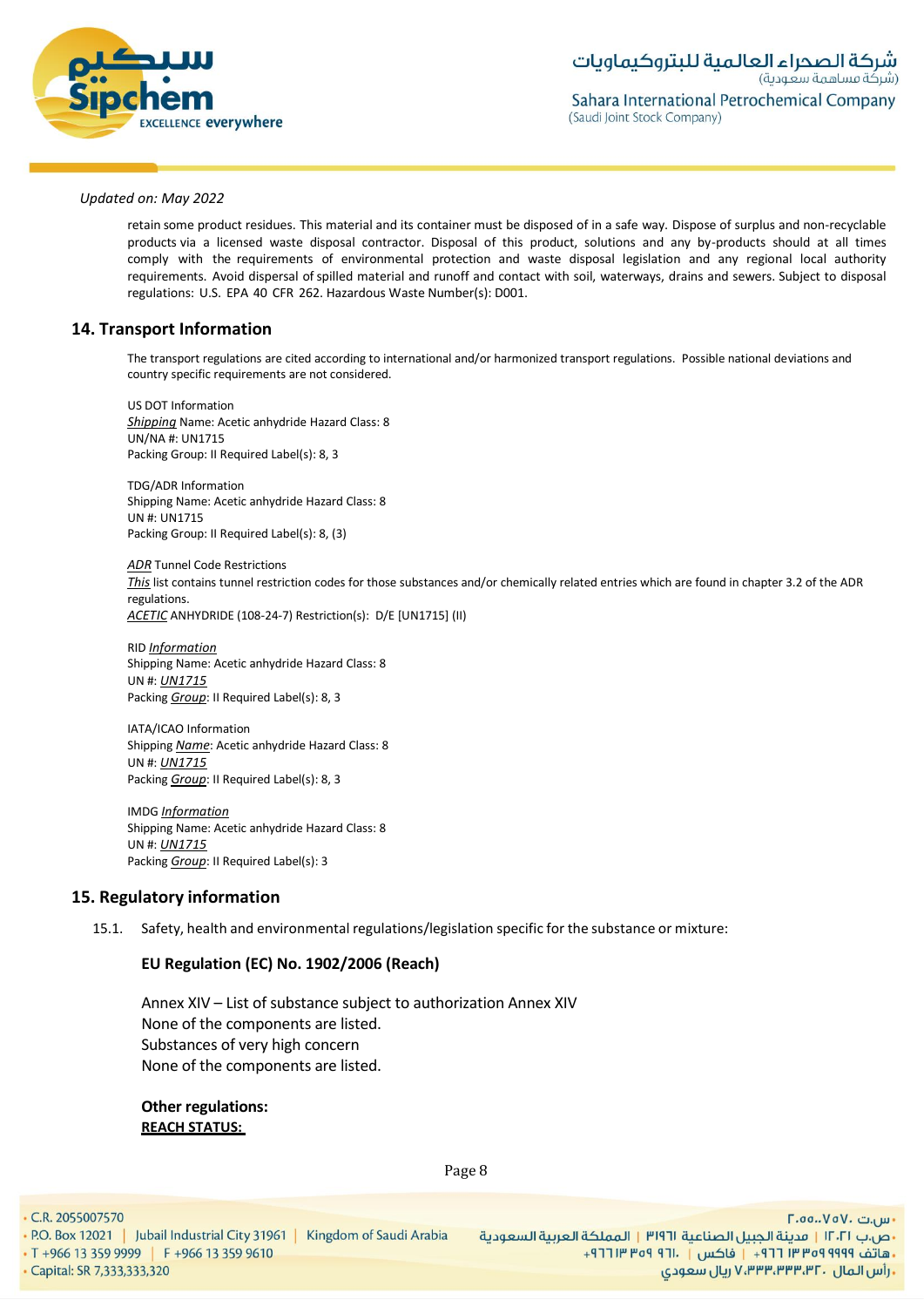

|                                                             | REACH-Registration number Sipchem (01-2119486470-36-0024)   |  |  |  |  |
|-------------------------------------------------------------|-------------------------------------------------------------|--|--|--|--|
| States inventory<br>Jnited<br>TSCA 8b)                      | All components are active or exempted.                      |  |  |  |  |
| Australia                                                   | inventory (AICS) All components are listed or exempted. All |  |  |  |  |
| Canada inventory                                            | components are listed or exempted. All                      |  |  |  |  |
| China<br>inventory<br>(IECSC)                               | components are listed or exempted. All                      |  |  |  |  |
| Japan inventory (ENCS)                                      | components are listed or exempted. All                      |  |  |  |  |
| Korea inventory (KECI)                                      | components are listed or exempted. All                      |  |  |  |  |
| Philippines<br>inventory<br>PICCS)                          | components are listed or exempted.                          |  |  |  |  |
| Taiwan Chemical<br>Substances Inventory<br>TCSI)            | All components are listed or exempted.                      |  |  |  |  |
| Ozone depleting Substances (1005/2009/EU)                   |                                                             |  |  |  |  |
| Not Listed                                                  |                                                             |  |  |  |  |
| Prior Informed Consent (PIC) (649/2012/EU)                  |                                                             |  |  |  |  |
| <b>Not Listed</b>                                           |                                                             |  |  |  |  |
| <b>EU - Water Framework directive - Priority Substances</b> |                                                             |  |  |  |  |
| None of the components are listed.                          |                                                             |  |  |  |  |
| <b>Seveso Directive</b>                                     |                                                             |  |  |  |  |
| This product is controlled under the Seveso Directive.      |                                                             |  |  |  |  |
| Danger Criteria                                             |                                                             |  |  |  |  |
| Category                                                    |                                                             |  |  |  |  |
| <u>н2</u>                                                   |                                                             |  |  |  |  |
| P <sub>5</sub>                                              |                                                             |  |  |  |  |
|                                                             |                                                             |  |  |  |  |

# **Globally Harmonized System of Classification and Labeling (GHS)**

# **European Union GHS Classifications**

Classifications below according to Regulation (EC) No 1272/2008 on classification, labeling and packaging of substances and mixtures (CLP).

# **ACETIC ANHYDRIDE (108-24-7)**

| Flammable liquids -           | Category 3  | H226 Flammable liquid and vapor.              |
|-------------------------------|-------------|-----------------------------------------------|
| Acute toxicity - Oral -       | Category 4  | <b>H302</b> Harmful if swallowed.             |
| Acute toxicity - Inhalation - | Category 4  | H332 Harmful if inhaled.                      |
| Skin corrosion/irritation -   | Category 1B | H314 Causes severe skin burns and eye damage. |

# **European Union GHS Labeling Information**

Labeling information below is according to Regulation (EC) No 1272/2008 on classification, labeling and packaging of substances and mixtures (CLP). **ACETIC ANHYDRIDE (108-24-7)**

Page 9

| $\cdot$ C.R. 2055007570                                                   |                                 |
|---------------------------------------------------------------------------|---------------------------------|
| • P.O. Box 12021   Jubail Industrial City 31961   Kingdom of Saudi Arabia | ٣١٩٦   المملكة العربية السعودية |
| $\cdot$ T +966 13 359 9999 F +966 13 359 9610                             | $+9$ Po P $-9$ Po P $-9$ Po     |
| • Capital: SR 7,333,333,320                                               |                                 |

· س.ت ۷۵۷۰، ۲.۵۵.۰۷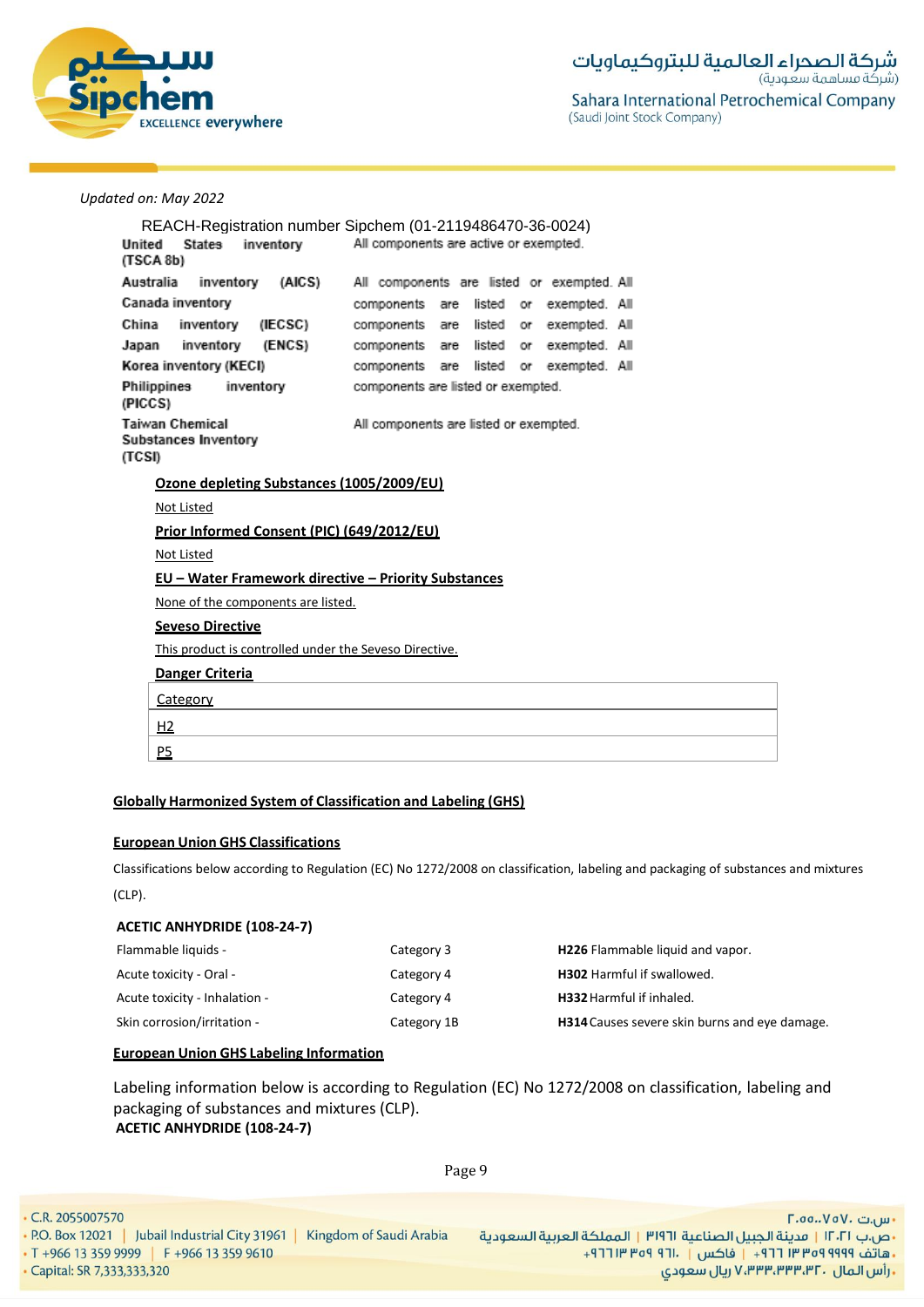



# **Hazard(s)**:

**H226**: Flammable liquid and vapor

**H302**: Harmful if swallowed

**H330**: Fatal if inhaled

**H314**: Causes severe skin burns and eye damage

**H335**: May cause respiratory irritation.

#### **Prevention:**

**P233**: Keep container tightly closed.

**P210**: Keep away from heat/sparks/open flames/hot surfaces. - No smoking.

**P240**: Ground/Bond container and receiving equipment.

**P241**: Use explosion-proof electrical/ventilating/lighting/.../equipment.

**P242**: Use only non-sparking tools.

**P243**: Take precautionary measures against static discharge.

**P271**: Use only outdoors or in a well-ventilated area.

**P280**: Wear protective gloves/protective clothing/eye protection/face protection.

**P260**: Do not breathe dust/fume/gas/mist/vapors/spray.

**P264**: Wash ... thoroughly after handling.

**P270**: Do not eat, drink or smoke when using this product.

#### **Response:**

**P304+P340**: IF INHALED: Remove victim to fresh air and keep at rest in a position comfortable for breathing.

**P312**: Call a POISON CENTER or doctor/physician if you feel unwell.

**P305+P351+P338**: IF IN EYES: Rinse cautiously with water for several minutes. Remove contact lenses, if present and easy to do. Continue rinsing.

**P310**: Immediately call a POISON CENTER or doctor/physician.

**P303+P361+P353**: IF ON SKIN (or hair): Remove/Take off immediately all contaminated clothing. Rinse skin with water/shower. **P363**: Wash contaminated clothing before reuse.

**P301+P312**: IF SWALLOWED: Call a POISON CENTER or doctor/physician if you feel unwell.

**P301+P330+P331**: IF SWALLOWED: Rinse mouth. Do NOT induce vomiting.

**P321**: Specific treatment (see ... on this label).

**P330**: Rinse mouth.

**P370+P378**: In case of fire: Use ... for extinction.

#### **Storage:**

**P403+P235**: Store in a well-ventilated place. Keep cool. **P405**: Store locked up.

#### **Disposal:**

**P501**: Dispose of contents/container to ...

#### **Japan GHS Classifications**

Page 10

 $\cdot$  C.R. 2055007570

Capital: SR 7,333,333,320

• P.O. Box 12021 | Jubail Industrial City 31961 | Kingdom of Saudi Arabia • T +966 13 359 9999 | F +966 13 359 9610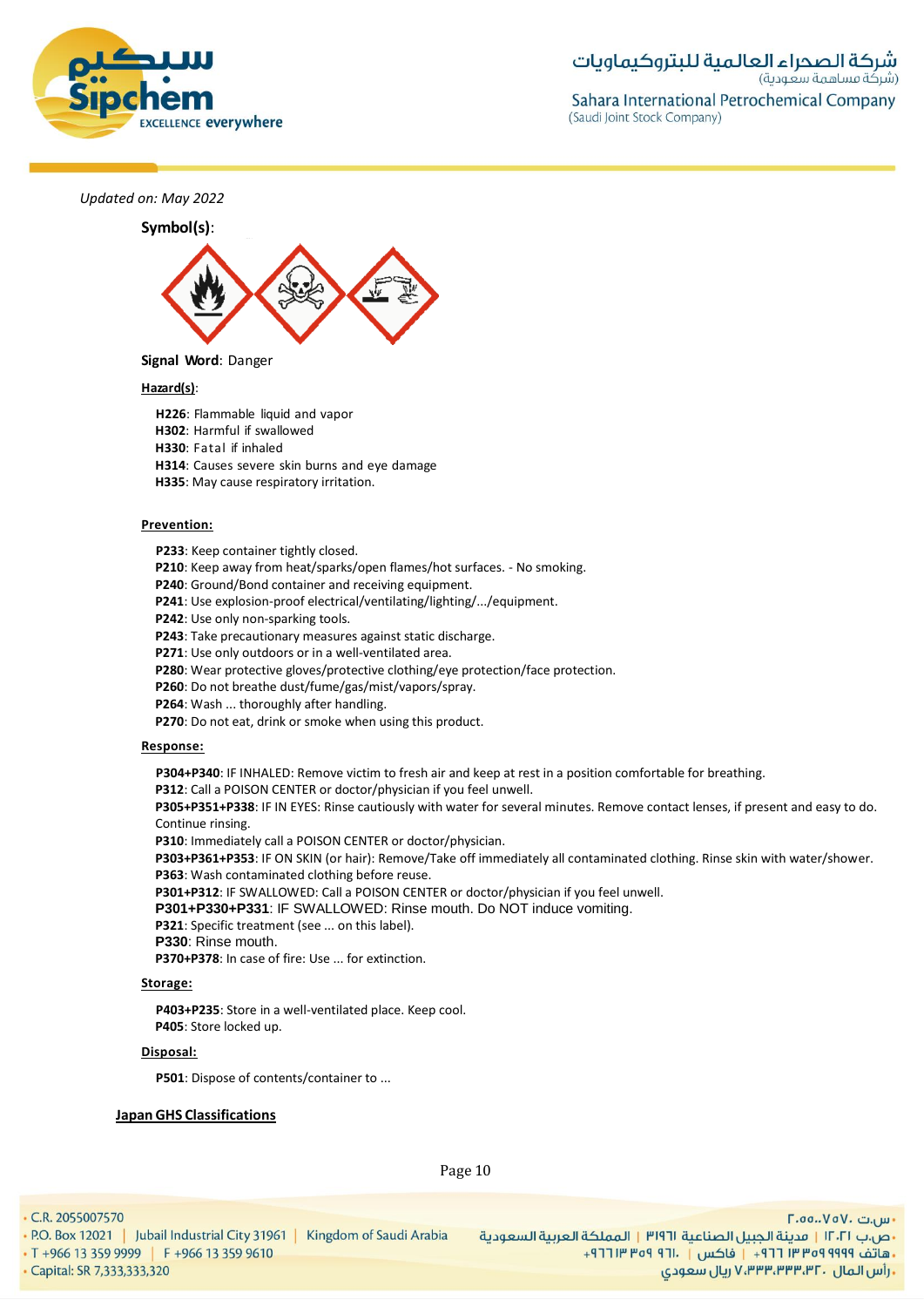

Classifications below published under Japan's Chemicals Classification Program according to the Globally Harmonized System of Classification and Labeling of Chemicals (GHS).

# **ACETIC ANHYDRIDE (108-24-7)**

| Flammable liquids                                  | Category 3 | H226 Flammable liquid and vapor.                                          |
|----------------------------------------------------|------------|---------------------------------------------------------------------------|
| Acute toxicity - Oral                              | Category 4 | <b>H302</b> Harmful if swallowed.                                         |
| Acute toxicity - Dermal                            | Category 5 | H313 May be harmful in contact with skin.                                 |
| Acute toxicity - Inhalation - Vapor                | Category 3 | <b>H331</b> Toxic if inhaled.                                             |
| Skin corrosion/irritation                          | Category 1 | <b>H314</b> Causes severe skin burns and eye damage.                      |
| Skin corrosion/irritation                          | Category 3 | H335: May cause respiratory irritation.                                   |
| Serious eye damage/eye Irritation                  | Category 1 | H318 Causes serious eye damage.                                           |
| Specific target organ toxicity - Single exposure   | Category 1 | H370 Causes damage to respiratory system.                                 |
| Specific target organ toxicity - Single exposure   | Category 3 | <b>H336</b> May cause drowsiness or dizziness.                            |
| Specific target organ toxicity - Repeated exposure | Category 1 | H372 Causes damage to respiratory system<br>through prolonged or repeated |
| Hazardous to aquatic environment - acute hazard    | Category 3 | H402 Harmful to aquatic life.                                             |

#### **Japan GHS Labeling Information**

Labeling information below according to classifications published by Japan's Chemicals Classification Program according to the Globally Harmonized System of Classification and Labeling of Chemicals (GHS).

**ACETIC ANHYDRIDE (108-24-7) Symbol(s)**:

![](_page_10_Picture_9.jpeg)

#### **Signal Word**: Danger

# **Hazard(s):**

**H226**: Flammable liquid and vapor **H302**: Harmful if swallowed **H313**: May be harmful in contact with skin **H331**: Toxic if inhaled **H314**: Causes severe skin burns and eye damage **H370**: Causes damage to organs **H335**: May cause respiratory irritation. **H336**: May cause drowsiness or dizziness **H372**: Causes damage to organs through prolonged or repeated exposure **H402**: Harmful to aquatic life

#### **Prevention:**

Page 11

• C.R. 2055007570

• P.O. Box 12021 | Jubail Industrial City 31961 | Kingdom of Saudi Arabia • T +966 13 359 9999 | F +966 13 359 9610

Capital: SR 7,333,333,320

- س.ت VoV، ت.nu -•ص.ب ١٢٠٢١ | مدينة الجبيل الصناعية ٣١٩٦١ | المملكة العربية السعودية +هاتف ٩٩٩٩ ٩٩٩ ٣٣٣ ٣٣٣ + و فاكس | . ١٣١٢ ٩٣٩ ١٣ ٣٦٩ **. رأس المال ۷٬۳۳۳٬۳۳۳٬۳۲۰ ریال سعودی**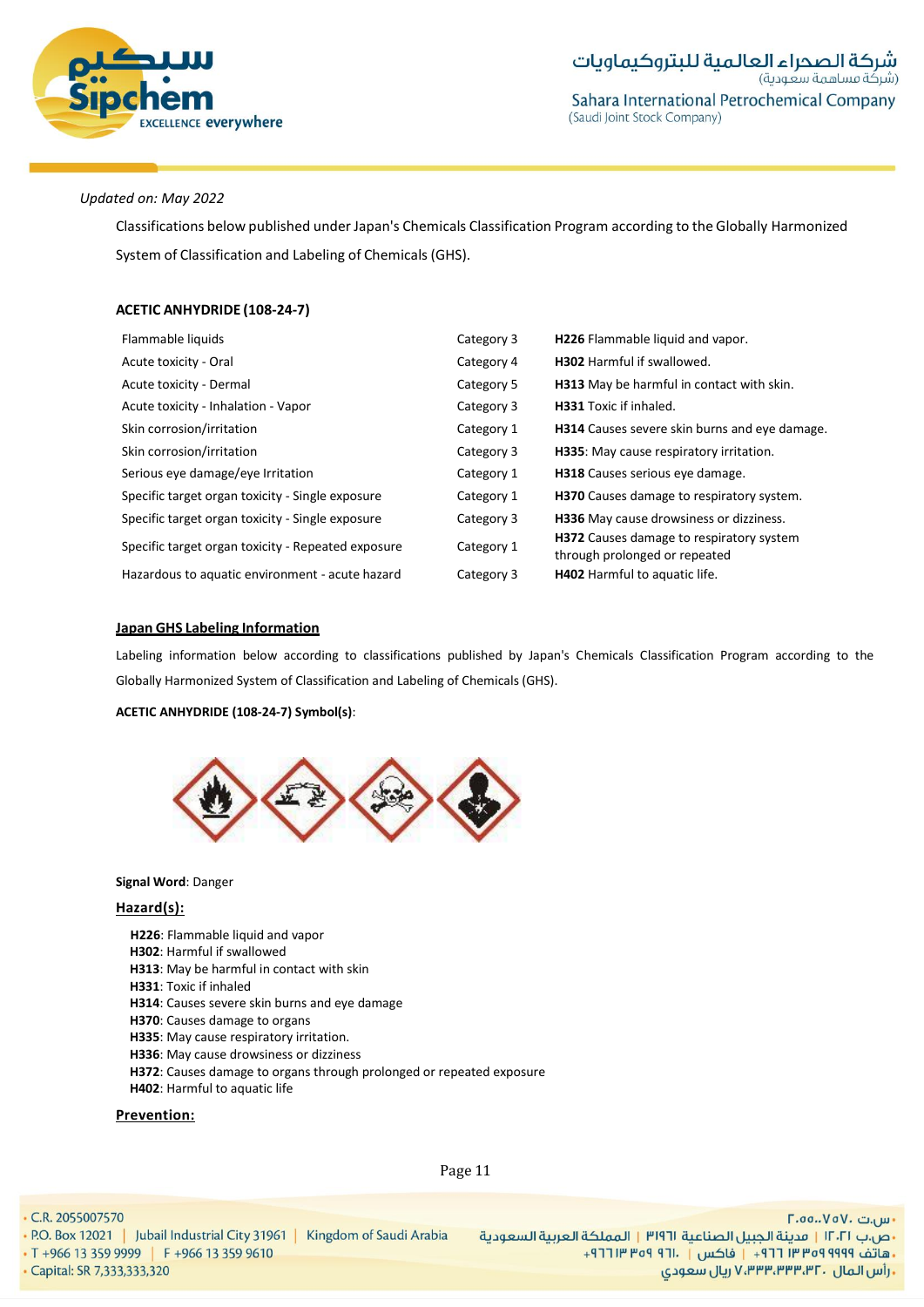![](_page_11_Picture_0.jpeg)

**P233**: Keep container tightly closed.

- **P210**: Keep away from heat/sparks/open flames/hot surfaces. No smoking.
- **P240**: Ground/Bond container and receiving equipment.
- **P241**: Use explosion-proof electrical/ventilating/lighting/.../equipment.
- **P242**: Use only non-sparking tools.
- **P243**: Take precautionary measures against static discharge.
- **P271**: Use only outdoors or in a well-ventilated area.
- **P280**: Wear protective gloves/protective clothing/eye protection/face protection.
- **P260**: Do not breathe dust/fume/gas/mist/vapors/spray.
- **P264**: Wash ... thoroughly after handling.
- **P270**: Do not eat, drink or smoke when using this product.
- **P273**: Avoid release to the environment.

#### **Response:**

**P308+P313**: IF exposed or concerned: Get medical advice/attention. **P304+P340**: IF INHALED: Remove victim to fresh air and keep at rest in a position comfortable for breathing. **P311**: Call a POISON CENTER or doctor/physician. **P305+P351+P338**: IF IN EYES: Rinse cautiously with water for several minutes. Remove contact lenses, if present and easy to do.

Continue rinsing.

**P310**: Immediately call a POISON CENTER or doctor/physician.

**P312**: Call a POISON CENTER or doctor/physician if you feel unwell.

**P303+P361+P353**: IF ON SKIN (or hair): Remove/Take off immediately all contaminated clothing. Rinse skin with water/shower.

**P363:** Wash contaminated clothing before reuse.

**P301+P312**: IF SWALLOWED: Call a POISON CENTER or doctor/physician if you feel unwell.

**P301+P330+P331**: IF SWALLOWED: Rinse mouth. Do NOT induce vomiting.

**P310**: Immediately call a POISON CENTER or doctor/physician.

**P321**: Specific treatment (see ... on this label).

**P330**: Rinse mouth.

**P370+P378**: In case of fire: Use ... for extinction.

#### **Storage:**

**P403+P233**: Store in a well-ventilated place. Keep container tightly closed. **P403+P235**: Store in a well-ventilated place. Keep cool. **P405**: Store locked up.

#### **Disposal:**

**P501**: Dispose of contents/container to ...

#### **Korea GHS Classifications (SV)**

Classifications below published by Korea's Ministry of Environment (MOE), Ministry of Employment and Labor (MOEL) or Office of

National Emergency Management (NEMA, physical hazards only).

#### **ACETIC ANHYDRIDE (108-24-7) MOEL:**

| Flammable liquids                   | Category 3 | <b>H226</b> Flammable liquid and vapor.              |
|-------------------------------------|------------|------------------------------------------------------|
| Acute toxicity - Oral               | Category 4 | <b>H330</b> Fatal if inhaled.                        |
| Acute toxicity - Inhalation - Vapor | Category 3 | <b>H331</b> Toxic if inhaled.                        |
| Skin corrosion/irritation           | Category 1 | <b>H314</b> Causes severe skin burns and eye damage. |
| Serious eye damage/eye Irritation   | Category 1 | <b>H318</b> Causes serious eye damage.               |

Page 12

 $\cdot$  C.R. 2055007570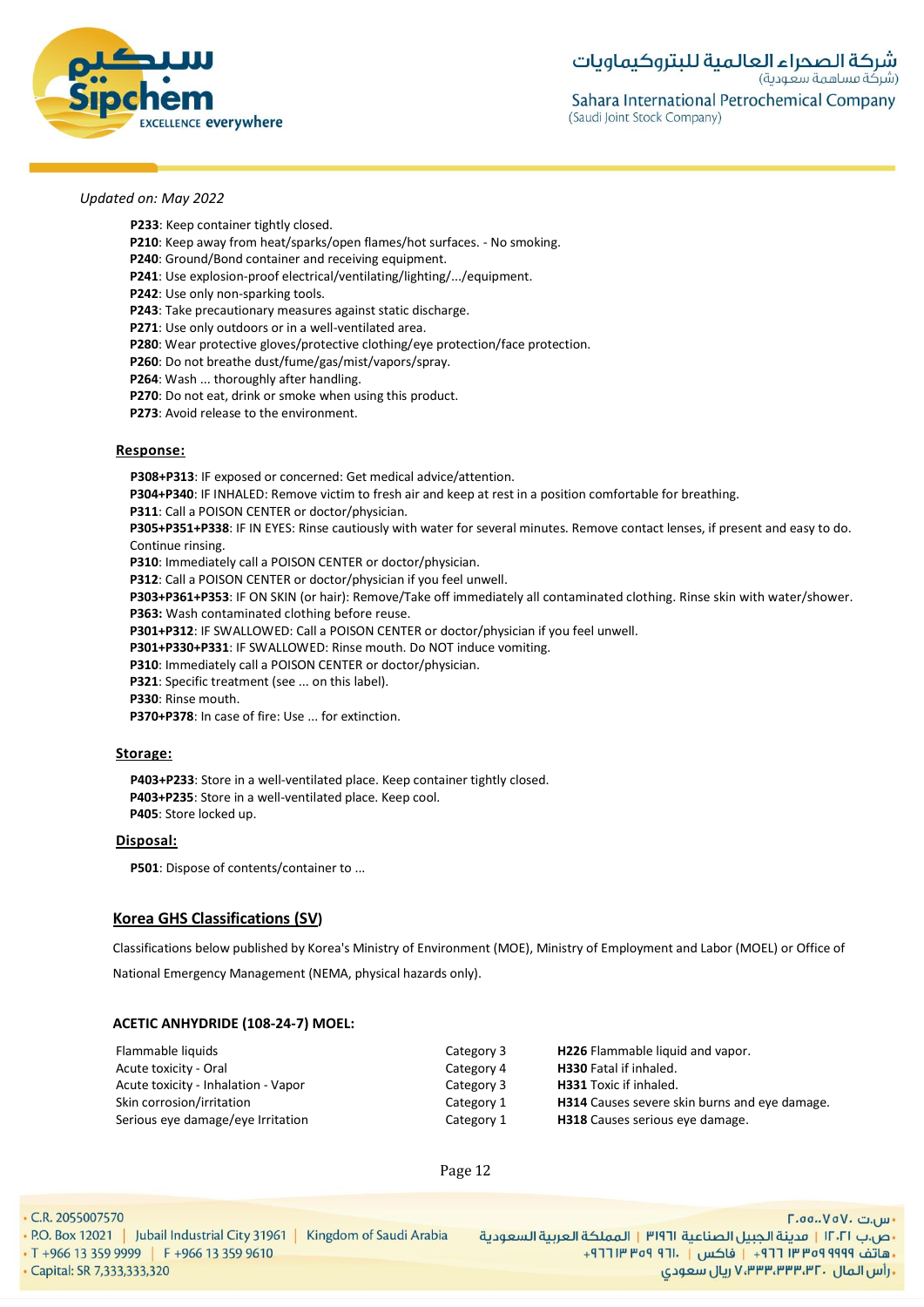![](_page_12_Picture_0.jpeg)

| Serious eye damage/eye Irritation<br>Specific target organ toxicity - Single exposure<br>target organ toxicity - Single exposure<br>Specific target organ toxicity - Repeated exposure | Category 1<br>Category 1<br>Category 3<br>Category 1 | H318 Causes serious eye damage.<br>H370 Causes damage to respiratory system. Specific<br>H336 May cause drowsiness or dizziness.<br><b>H372</b> Causes damage to respiratory system through<br>prolonged or repeated exposure. |
|----------------------------------------------------------------------------------------------------------------------------------------------------------------------------------------|------------------------------------------------------|--------------------------------------------------------------------------------------------------------------------------------------------------------------------------------------------------------------------------------|
| NEMA:<br>Flammable liquids                                                                                                                                                             | Category 3                                           | H226 Flammable liquid and vapor.                                                                                                                                                                                               |

#### **Korea GHS Labeling Information**

Labeling information below according to classifications published by Korea's Ministry of Environment (MOE),

Ministry of Employment and Labor (MOEL) or Office of National Emergency Management (NEMA, physical hazards only).

#### **ACETIC ANHYDRIDE (108-24-7) Symbol(s)**:

#### **SAFETY DATA SHEET**

#### **Signal Word**: Danger

#### **Hazard(s):**

**H226**: Flammable liquid and vapor **H330**: Fatal if inhaled **H331**: Toxic if inhaled **H314**: Causes severe skin burns and eye damage **H318** Causes serious eye damage. **H370**: Causes damage to organs **H336**: May cause drowsiness or dizziness **H372**: Causes damage to organs through prolonged or repeated exposure

#### **Prevention:**

**P233**: Keep container tightly closed.

**P210**: Keep away from heat/sparks/open flames/hot surfaces. - No smoking.

**P240**: Ground/Bond container and receiving equipment.

- **P241**: Use explosion-proof electrical/ventilating/lighting/.../equipment.
- **P242**: Use only non-sparking tools.

**P243**: Take precautionary measures against static discharge.

**P271**: Use only outdoors or in a well-ventilated area.

**P280**: Wear protective gloves/protective clothing/eye protection/face protection.

**P260**: Do not breathe dust/fume/gas/mist/vapors/spray.

**P264**: Wash ... thoroughly after handling.

**P270**: Do not eat, drink or smoke when using this product.

#### **Response:**

**P308+P313**: IF exposed or concerned: Get medical advice/attention. **P304+P340**: IF INHALED: Remove victim to fresh air and keep at rest in a position comfortable for breathing. **P311**: Call a POISON CENTER or doctor/physician. **P305+P351+P338**: IF IN EYES: Rinse cautiously with water for several minutes. Remove contact lenses, if present and easy to do. Continue rinsing. **P310**: Immediately call a POISON CENTER or doctor/physician.

**P303+P361+P353**: IF ON SKIN (or hair): Remove/Take off immediately all contaminated clothing. Rinse skin with water/shower. **P363**: Wash contaminated clothing before reuse.

**P301+P312**: IF SWALLOWED: Call a POISON CENTER or doctor/physician if you feel unwell.

Page 13

• C.R. 2055007570

• P.O. Box 12021 | Jubail Industrial City 31961 | Kingdom of Saudi Arabia • T +966 13 359 9999 | F +966 13 359 9610 Capital: SR 7,333,333,320

- س.ت ۷۵۷٬۰۰۵.D۰۰ •ص.ب ١٢٠٢١ | مدينة الجبيل الصناعية ١٣١٩٦ | المملكة العربية السعودية ـ هاتف ٩٩٩٩ ٩٥٩ ٣٣ ٣٦٦ - إ فاكس | . ١٦٦ ٩٥٩ ١٣ ١٣٦٢ -زارس المال ، ۷٬۳۳۳٬۳۳۳٬۳۲ ریال سعودی V،۳۳۳٬۳۳۳٬۳۲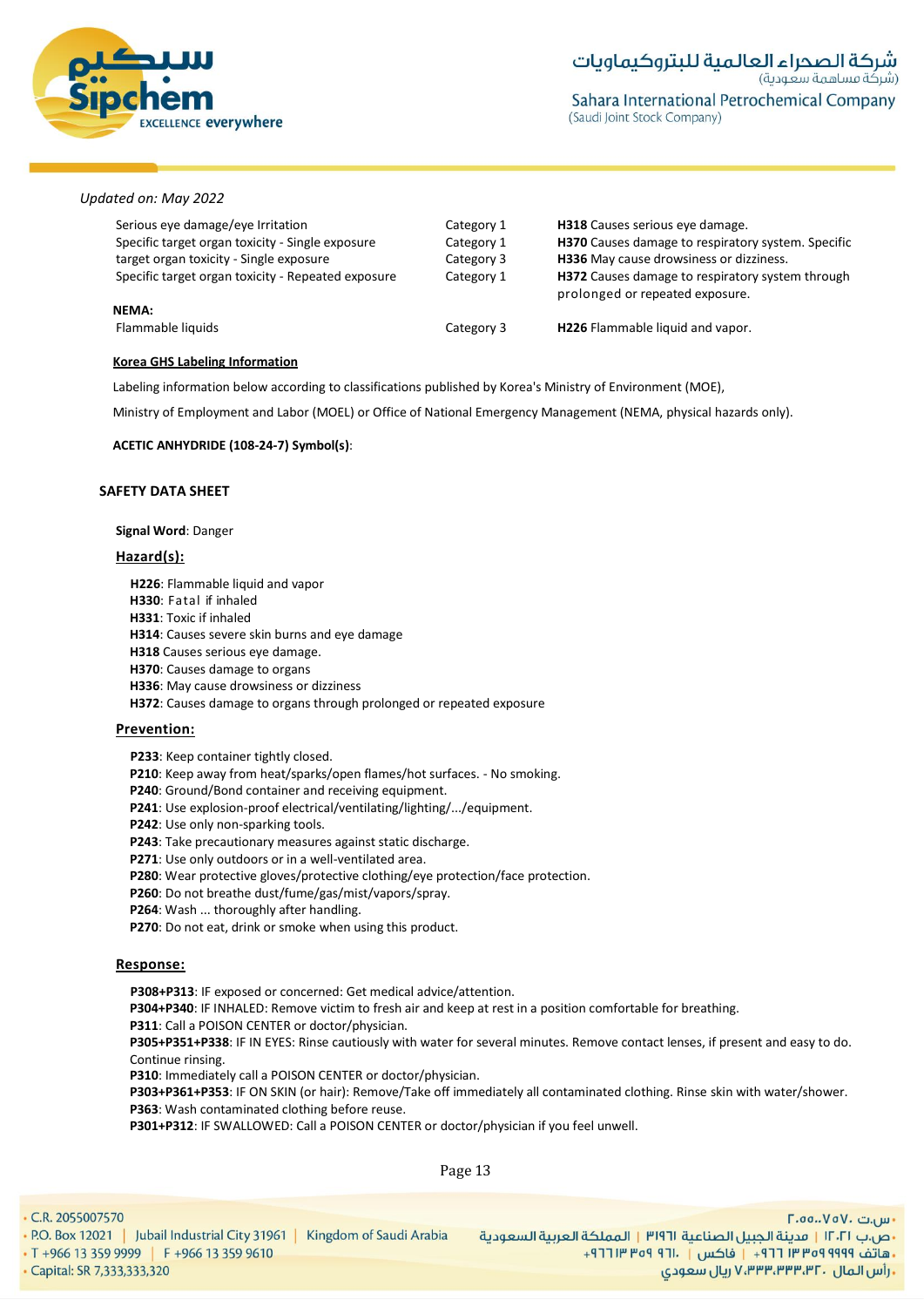![](_page_13_Picture_0.jpeg)

**P301+P330+P331**: IF SWALLOWED: Rinse mouth. Do NOT induce vomiting. **P310**: Immediately call a POISON CENTER or doctor/physician. **P321**: Specific treatment (see ... on this label).

**P330**: Rinse mouth. **P370+P378**: In case of fire: Use ... for extinction.

#### **Storage:**

**P403+P233**: Store in a well-ventilated place. Keep container tightly closed. **P403+P235**: Store in a well-ventilated place. Keep cool. **P405**: Store locked up.

#### **Disposal:**

**P501**: Dispose of contents/container to ...

#### **Symbol(s)**:

![](_page_13_Picture_10.jpeg)

#### **Signal Word**: Warning

**Hazard(s):**

**H226**: Flammable liquid and vapor

#### **Prevention:**

**P233**: Keep container tightly closed.

**P210**: Keep away from heat/sparks/open flames/hot surfaces. - No smoking.

- **P240**: Ground/Bond container and receiving equipment.
- **P241**: Use explosion-proof electrical/ventilating/lighting/.../equipment.

**P242**: Use only non-sparking tools.

**P243**: Take precautionary measures against static discharge.

**P280**: Wear protective gloves/protective clothing/eye protection/face protection.

#### **Response:**

**P303+P361+P353**: IF ON SKIN (or hair): Remove/Take off immediately all contaminated clothing. Rinse skin with water/shower. **P370+P378**: In case of fire: Use ... for extinction.

#### **Storage:**

**P403+P235**: Store in a well-ventilated place. Keep cool.

#### **Disposal:**

**P501**: Dispose of contents/container to ...

#### **New Zealand GHS Classifications**

Classifications below according to the Environmental Risk Management Authority's (ERMA) Hazardous Substances and New Organisms

(HSNO) Act, as amended. For a reference list defining the alphanumeric categories, please visit ChemADVISOR's website at

Page 14

• C.R. 2055007570 - س.ت VoV، ت.nu -• P.O. Box 12021 | Jubail Industrial City 31961 | Kingdom of Saudi Arabia •ص.ب ١٢٠٢١ | مدينة الجبيل الصناعية ١٣١٩٦ | المملكة العربية السعودية • T +966 13 359 9999 | F +966 13 359 9610 ـ هاتف ٩٩٩٩ ٩٥٩ ٣٣ ٢٦٦ - واكس | . ١٦٦ ٩٥٩ ١٣ ٢٦٦ + زارس المال ، ۷٬۳۳۳٬۳۳۳٬۳۲ ریال سعودی V،۳۳۳٬۳۳۳٬۳۲ Capital: SR 7,333,333,320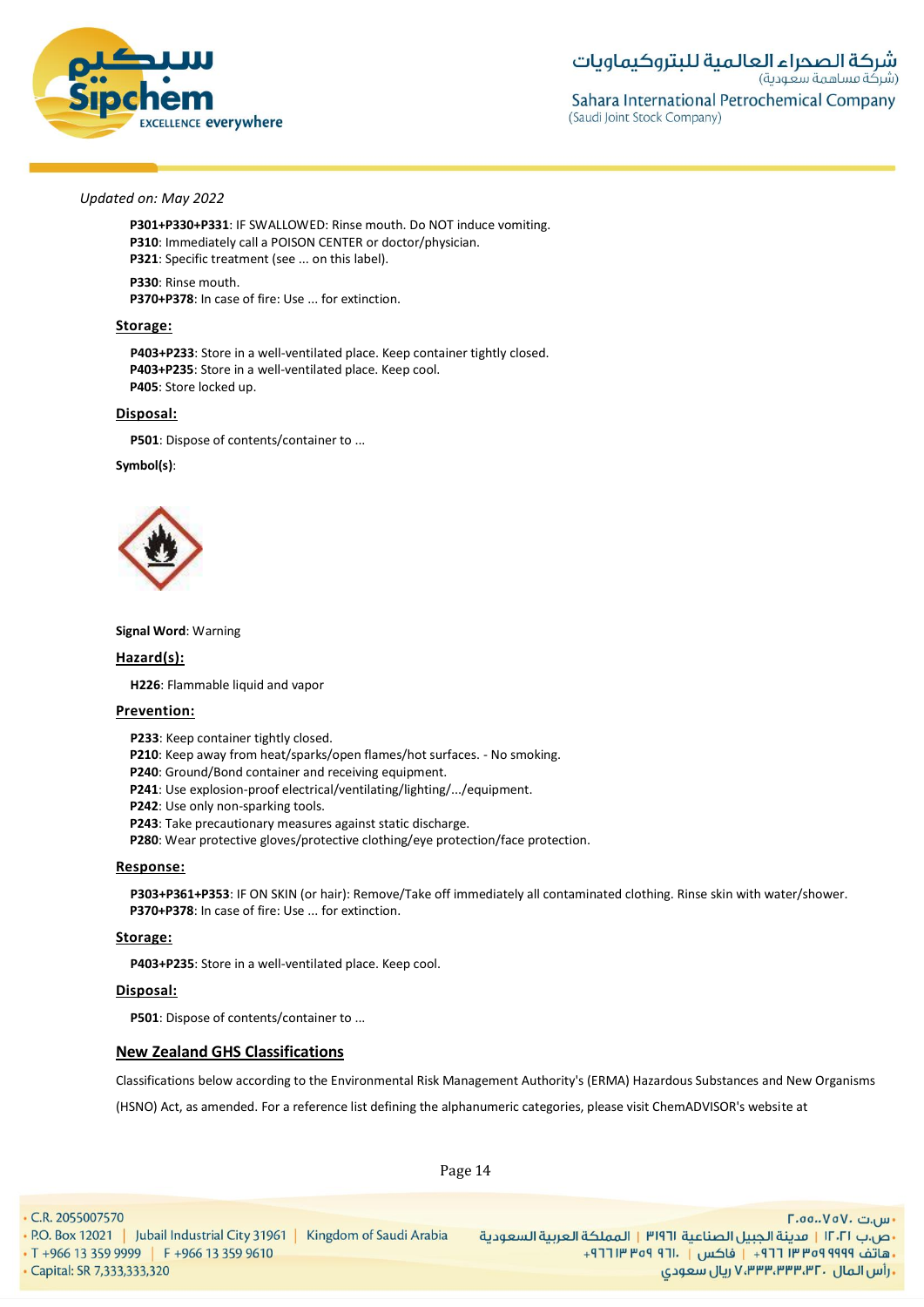![](_page_14_Picture_0.jpeg)

www.chemadvisor.com\sdsoncommand\ghs\_NZ.html

### **ACETIC ANHYDRIDE (108-24-7)** Approval: HSR002890

| Flammable liquids                 | Category 3  | <b>H226</b> Flammable liquid and vapor.              |
|-----------------------------------|-------------|------------------------------------------------------|
| Acute toxicity - Oral             | Category 4  | <b>H302</b> Harmful if swallowed.                    |
| Acute toxicity - Inhalation       | Category 4  | <b>H332</b> Harmful if inhaled.                      |
| Skin corrosion/irritation         | Category 1C | <b>H314</b> Causes severe skin burns and eye damage. |
| Serious eye damage/eye Irritation | Category 1  | <b>H318</b> Causes serious eye damage.               |

# **New Zealand GHS Labeling Information**

Labeling information below according to classifications published by New Zealand's Environmental Risk Management Authority's

(ERMA) Hazardous Substances and New Organisms (HSNO) Act, as amended.

#### **ACETIC ANHYDRIDE (108-24-7) Symbol(s)**:

![](_page_14_Picture_10.jpeg)

#### **Signal Word**: Danger

#### **Hazard(s):**

**H226**: Flammable liquid and vapor **H302**: Harmful if swallowed **H332**: Harmful if inhaled **H314**: Causes severe skin burns and eye damage

#### **Prevention:**

**P233**: Keep container tightly closed.

**P210**: Keep away from heat/sparks/open flames/hot surfaces. - No smoking.

- **P240**: Ground/Bond container and receiving equipment.
- **P241**: Use explosion-proof electrical/ventilating/lighting/.../equipment.
- **P242**: Use only non-sparking tools.

**P243**: Take precautionary measures against static discharge.

**P271**: Use only outdoors or in a well-ventilated area.

- **P280**: Wear protective gloves/protective clothing/eye protection/face protection.
- **P260**: Do not breathe dust/fume/gas/mist/vapors/spray.
- **P264**: Wash ... thoroughly after handling.

**P270**: Do not eat, drink or smoke when using this product.

#### **Response:**

**P304+P340**: IF INHALED: Remove victim to fresh air and keep at rest in a position comfortable for breathing.

**P312**: Call a POISON CENTER or doctor/physician if you feel unwell.

**P305+P351+P338**: IF IN EYES: Rinse cautiously with water for several minutes. Remove contact lenses, if present and easy to do. Continue rinsing.

**P310**: Immediately call a POISON CENTER or doctor/physician.

**P303+P361+P353**: IF ON SKIN (or hair): Remove/Take off immediately all contaminated clothing. Rinse skin with water/shower.

Page 15

• C.R. 2055007570

Capital: SR 7,333,333,320

![](_page_14_Picture_34.jpeg)

- س.ت VoV، ت.nu -•ص.ب ١٢٠٢١ | مدينة الجبيل الصناعية ١٣١٩٦ | المملكة العربية السعودية ـ هاتف ٩٩٩٩ ٩٥٩ ٣٣ ٢٦٦ - واكس | . ١٦٦ ٩٥٩ ١٣ ٢٦٦ + زارس المال ، ۷٬۳۳۳٬۳۳۳٬۳۲ ریال سعودی V،۳۳۳٬۳۳۳٬۳۲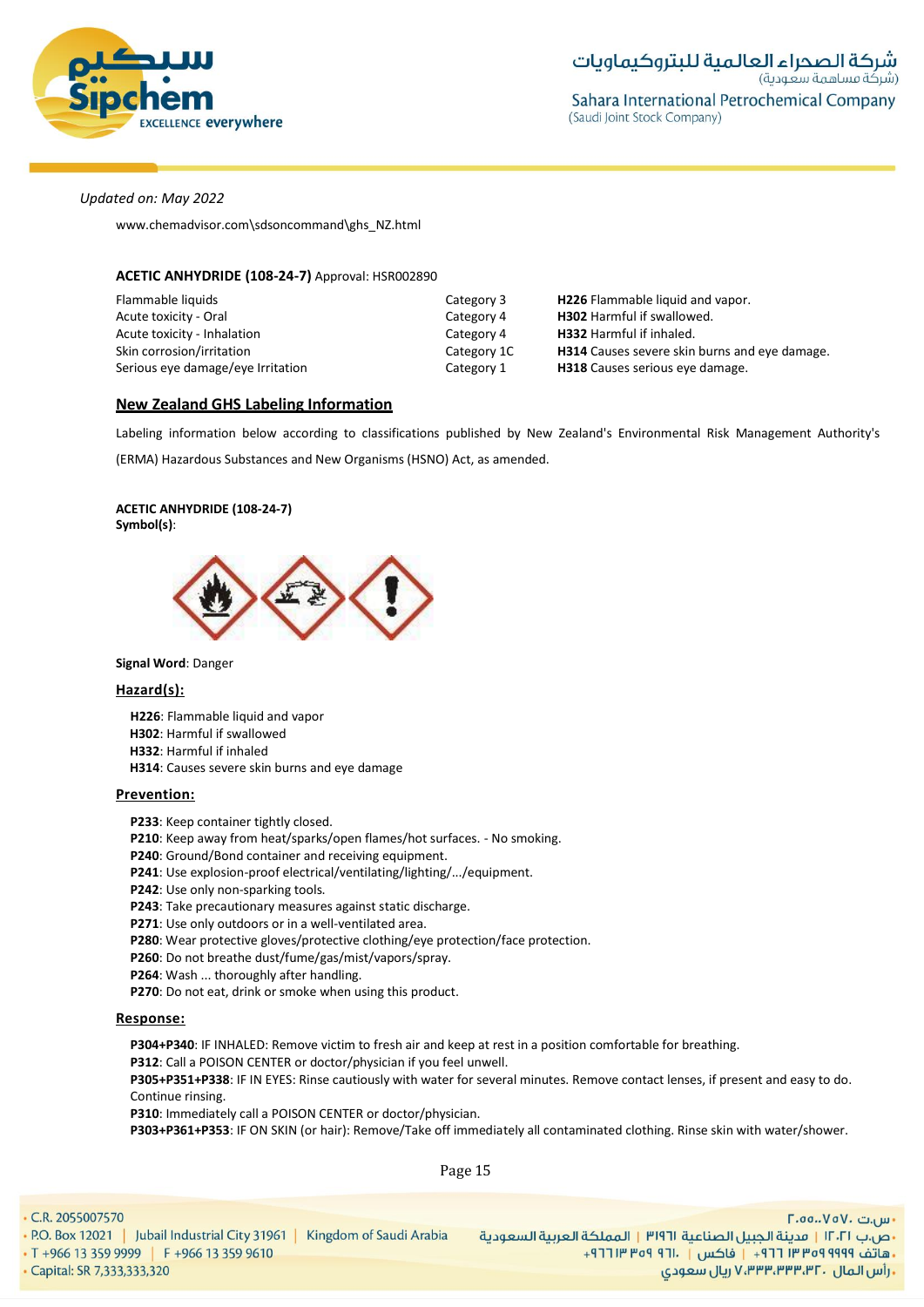![](_page_15_Picture_0.jpeg)

**P363**: Wash contaminated clothing before reuse. **P301+P312**: IF SWALLOWED: Call a POISON CENTER or doctor/physician if you feel unwell. **P301+P330+P331**: IF SWALLOWED: Rinse mouth. Do NOT induce vomiting. **P310**: Immediately call a POISON CENTER or doctor/physician. **P321**: Specific treatment (see ... on this label). **P330**: Rinse mouth. **P370+P378**: In case of fire: Use ... for extinction.

#### **Storage:**

**P403+P235**: Store in a well-ventilated place. Keep cool. **P405**: Store locked up.

#### **Disposal:**

**P501**: Dispose of contents/container to ...

# **Taiwan GHS Classifications**

Information below presented according to Taiwan's Bureau of Standards, Metrology and Inspection (BSMI) of the Ministry of Economic Affairs. This agency has published a series of standards (CNS 15030 1-27 Chemical Classification and Labeling) which provide guidance on classification and labeling of chemicals according to GHS.

### **ACETIC ANHYDRIDE (108-24-7)**

#### **Taiwan:**

| Flammable liquids                 | Category 3 | H226 Flammable liquid and vapor.                    |
|-----------------------------------|------------|-----------------------------------------------------|
| Acute toxicity - Oral             | Category 4 | <b>H302</b> Harmful if swallowed.                   |
| Acute toxicity - Inhalation       | Category 3 | <b>H331</b> Toxic if inhaled.                       |
| Skin corrosion/irritation         | Category 1 | <b>H314</b> Causes severe skin burns and eye damage |
| Serious eye damage/eye Irritation | Category 1 | <b>H318</b> Causes serious eye damage.              |

# **Taiwan GHS Labeling Information**

Labeling information below according to classifications published by Taiwan's Bureau of Standards, Metrology and Inspection (BSMI) of

the Ministry of Economic Affairs. This agency has published a series of standards (CNS 15030

1-27 Chemical Classification and Labeling) which provide guidance on classification and labeling of chemicals according to GH

# **ACETIC ANHYDRIDE (108-24-7)**

![](_page_15_Picture_18.jpeg)

**Signal Word**: Danger

#### **Hazard(s):**

**H226**: Flammable liquid and vapor **H302**: Harmful if swallowed **H331**: Toxic if inhaled **H314**: Causes severe skin burns and eye damage

Page 16

• C.R. 2055007570

• P.O. Box 12021 | Jubail Industrial City 31961 | Kingdom of Saudi Arabia • T +966 13 359 9999 | F +966 13 359 9610

Capital: SR 7,333,333,320

- س.ت VoV، ت.nu -•ص.ب ١٢٠٢١ | مدينة الجبيل الصناعية ١٣١٩٦ | المملكة العربية السعودية ـ هاتف ٩٩٩٩ ٩٥٩ ٣٣ ٢٦٦ - واكس | . ١٦٦ ٩٥٩ ١٣ ٢٦٦ + زارس المال ، ۷٬۳۳۳٬۳۳۳٬۳۲ ریال سعودی V،۳۳۳٬۳۳۳٬۳۲